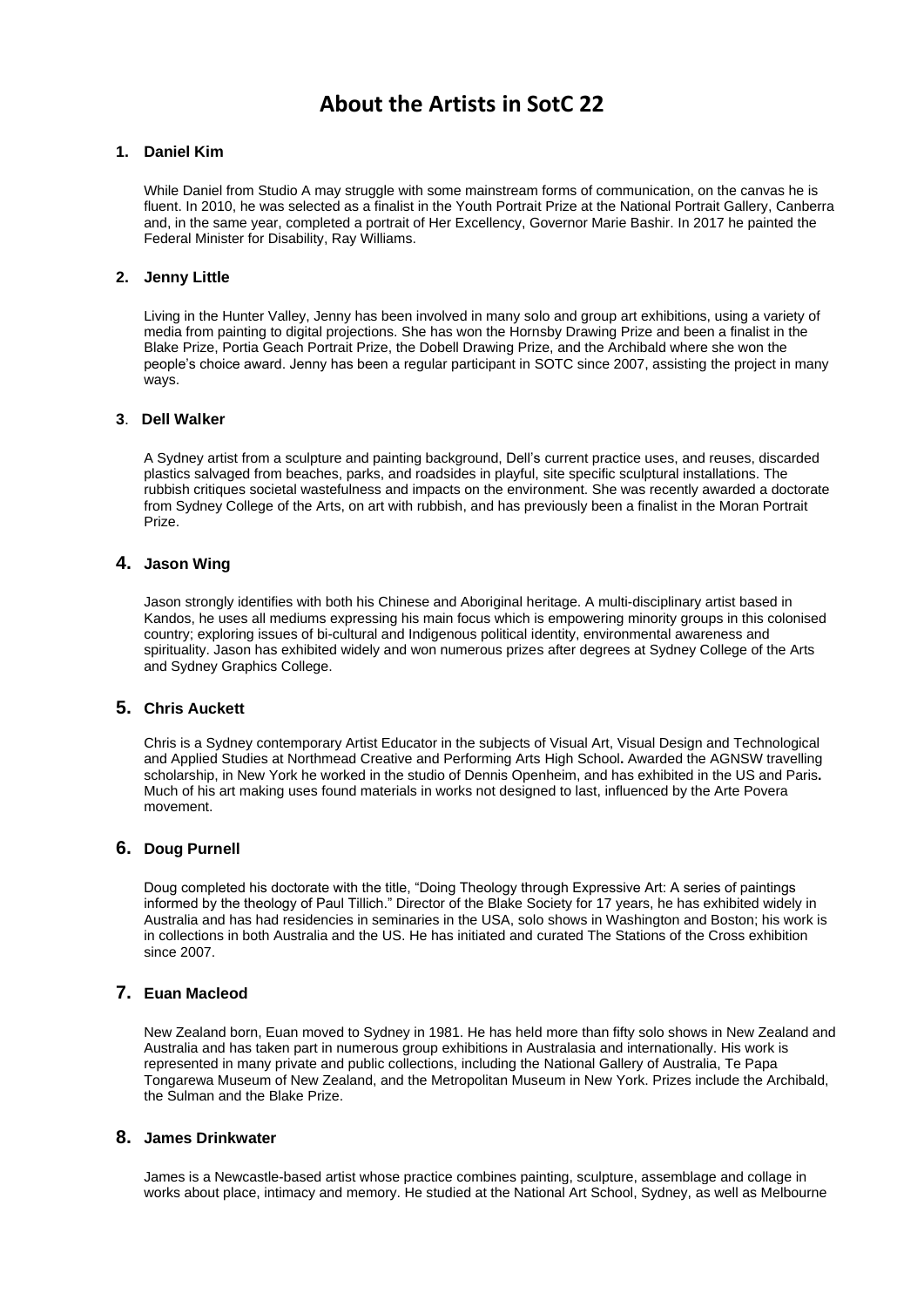and Germany. His work is held in major public and private collections both nationally and internationally, and private collections in New York, Singapore, Germany and the UK.

# **9. Maddie Gibbs**

Maddie is a Barkanji woman from Dubbo who currently lives and works between Sydney and Kandos. Both artist and activist, she examines dual histories – focusing on stories of present and past Aboriginal societies, spirit and healing, using murals, painting, sculpture (One International Towers, Barangaroo) and animations such as on the Opera House during Vivid Lightshow 2018.

# **10. John R Walker**

John has lived and worked in Braidwood for many years. He has exhibited widely since the 1980s, regularly becoming a finalist in the Dobell, Archibald, Sulman and Wynne prizes. His passion for the land (its forms, ecology, geology, biology) results in a deep response through drawing and painting. Works are held in state and regional art galleries, numerous private collections as well as in the UK, France and USA.

#### **11.Two artists were invited to do the same station:**

#### **Fan Dongwang**

Dongwang is a Chinese born Australian artist, who exhibited in Shanghai Art Gallery before moving to Sydney in 1990. He blends techniques and media from both East and West into his distinctive style. He was awarded a PhD from Wollongong University on 'Shifting Perspectives and the Body'. Exhibitions include the National Gallery of Australia and numerous university and regional art galleries, winning many art prizes and commissions; he features in art collections in Australia and China.

#### **Chris Wyatt**

Chris is a symbolic painter best known for his monumental figuration, "trying to articulate archetypal moments in peoples lives that help me make sense of those moments and hopefully help others". For example, the Myall Creek Series paintings about that infamous massacre, the first time a white man was hanged for the crime. It was Chris's contribution to the reconciliation debate and to reaching a clearer understanding of the unacceptable situation Aboriginal people are in today.

# **12.Lottie Consalvo**

Originally from Melbourne, Lottie is a Newcastle based artist whose practice traverses painting, performance, video and sculpture; she creates commanding, gestural works that explore psychological shifts and ideas surrounding longing, desire and the unknown. Her works are in public and private collections and she has exhibited internationally.

## **13.Andrew Purvis**

Artist and gallerist, Andrew was born in Sydney and studied drawing and painting in Sydney, Melbourne, Asia and Europe. He has exhibited since 1989 using various materials in his works, such as drawings on slate, and has been a finalist in the Sulman prize. His gallery supports challenging art from unrepresented artists.

# **14.Mirre Van Dalen**

Mirre grew up in the Netherlands, studying Art Psychotherapy. Since moving to Sydney she has developed a practise where she uses painting, mixed media, installations, and performance art to explore the pain and beauty of our human existence. The works are approached in an improvisational manner through a simple childlike exercise. A finalist in art prizes, Mirre has had numerous exhibitions and public art events.

## **15.Greg Warburton**

An esteemed Sydney artist, Greg has exhibited since 1974. He received a grant to study in New York and Toronto. He is a multiple Archibald and Blake prize finalist who has also been in the Wynne, Sulman and Dobell prizes. His work is represented in numerous public and private collections in Australia and overseas, including